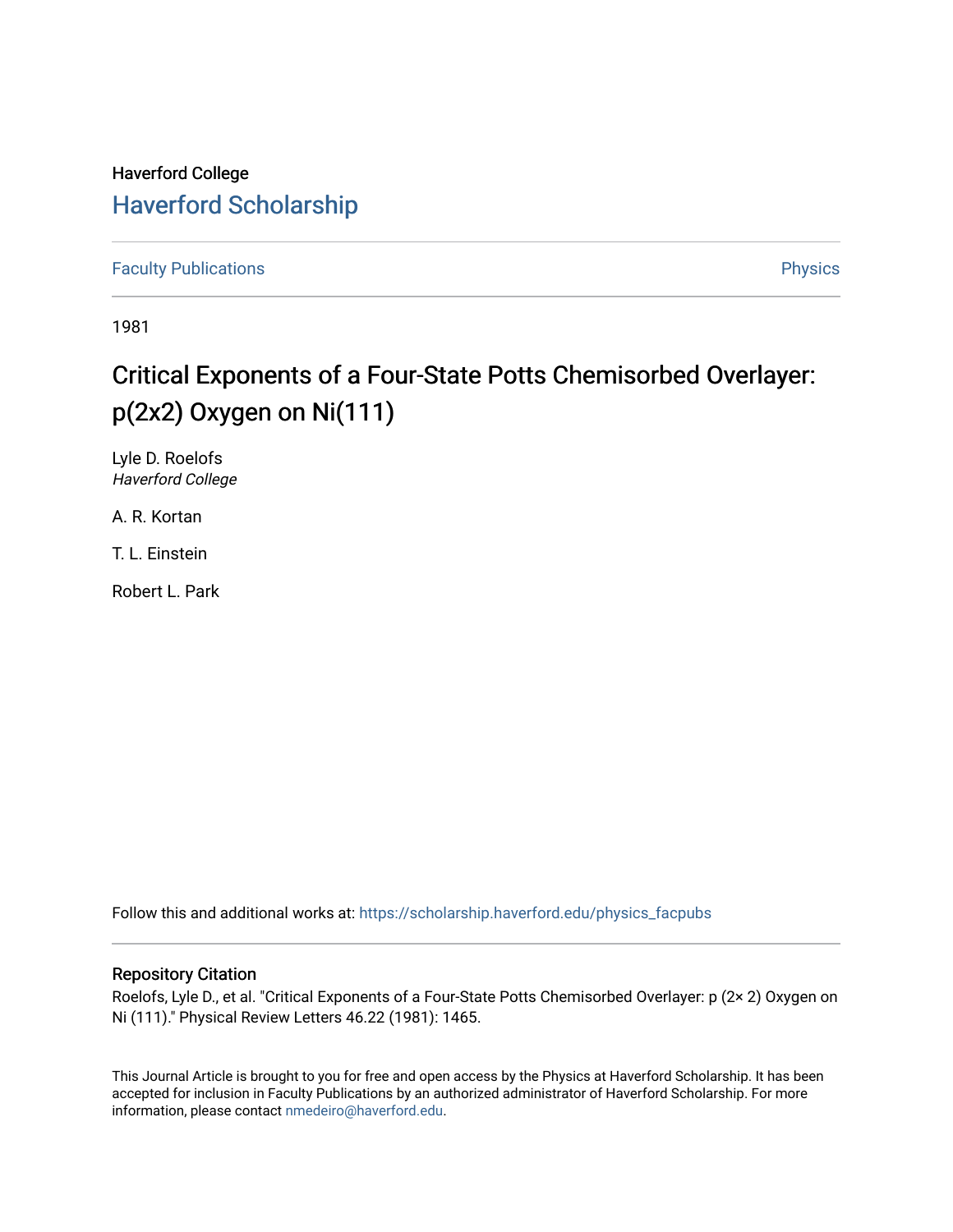## Critical Exponents of a Four-State Potts Chemisorbed Overlayer:  $p(2\times2)$ Oxygen on Ni(111)

L. D. Roelofs,  $^{(a)}$  A. R. Kortan,  $^{(b)}$  T. L. Einstein, and Robert L. Park

Department of Physics and Astronomy, University of Maryland, College Park, Maryland 20742

(Received 29 December 1980)

We report the first determination of critical exponents for a chemisorbed overlayer, using low-energy electron diffraction. We examine the order-disorder transition of  $p(2)$  $\times$ 2) oxygen on the (111) surface of nickel. This study is the first of critical behavior of a two-dimensional system in the four-state Potts universality class. From measured diffraction-beam profiles, we extract the exponents  $\beta$ ,  $\gamma$ , and  $\nu$ . Discussion of disparity between our results and predicted exponents considers several possibilities, including logarithmic corrections.

PACS numbers: 64.70.-p, 61.14.Hg, 64.60.Fr, 68.90.+g

Increased understanding of two-dimensional (2D) critical phenomena has shown that secondorder transitions fall into a small number of universality classes characterized by common critical exponents.<sup>1</sup> Since this classification depends only on the spatial dimension and the symmetry of the ordered state, it can be determined from only on the spatial dimension and the symmetry<br>of the ordered state, it can be determined from<br>Landau-Ginzburg Hamiltonians.<sup>2,3</sup> Thus the transitions of layers of adsorbed atoms on crystalline surfaces are intimately related to well-studied models.

Measurements of critical exponents, with use of calorimetry and neutron and x-ray scattering, have been reported for various physisorbed atoms on graphite or  $Grafoi.$ <sup>4</sup> This substrate provides the enormous surface-to-volume ratio required by the lack of surface sensitivity in these probes. The observed transition is almost always the disordering of a  $(\sqrt{3} \times \sqrt{3})R30^\circ$  overlayer, which is in the three-state Potts universality class.<sup>5</sup> This uniformity stems from the van der Waals origin of the lateral interactions. In chemisorption, lateral interactions are indirect and more comrates as men actions are married and more depicated,<sup>6</sup> providing a richer variety of overlayers.<sup>7</sup> Since well-defined patterns and transitions require single-crystal substrates, one needs a strongly interacting probe such as electrons. The concomitant multiple scattering, which plagued intensity-voltage  $(I-V)$  analysis, was widely thought to make low-energy electron diffraction (LEED) unsuitable for investigating criticality. However, when the incident electron beam impinges near normal incidence (and bebeam impinges near normal incidence (and be-<br>low ~50 eV), multiple scattering *within* the adsorbed layer (which would confound extraction of exponents) is sharply reduced,<sup>8</sup> since electron<br>scattering is minimal at right angles.<sup>9,10</sup> Mo: scattering is minimal at right angles. $^{9,10}$  More-<br>over, the limited spatial resolution of LEED, $^{11}$ over, the limited spatial resolution of  $LEED<sub>11</sub>$ , which was held also to preclude such analysis, is<br>comparable to that of thermal neutrons.<sup>12</sup> comparable to that of thermal neutrons.

We demonstrate our procedure using the classic order-disorder transition of  $p(2\times 2)$  oxygen on order-disorder transition of  $p(2\times2)$  oxygen on<br>Ni(111).<sup>13</sup> The transition of this frequently oc- $\text{curring}^{14}$  overlayer symmetry corresponds to the four-state Potts model.<sup>3</sup> This experiment is the first to examine a system in this universality class. The  $q$ -state Potts model is unusually intriguing at  $q = 4$ , since for  $q > 4$  the transition becomes first order<sup>15</sup>; the essential singularity at  $q = 4$  (Ref. 16) leads to logarithmic corrections,<sup>17</sup> heightening interest but impeding ana tions,<sup>17</sup> heightening interest but impeding analysis

To find the critical exponents  $\beta$  (T < T<sub>c</sub> ~ 427 K) and  $\nu$  and  $\gamma$  (T > T<sub>c</sub>) we examined the LEED beam profiles as a function of temperature. The exprofiles as a function of temperature. The  $ex$ -<br>periments were conducted at base pressure < $10^{-10}$ Torr. The profiles were measured with a standard spherical-grid LEED optics, which was also operated as a retarding analyzer to obtain the Auger spectrum to determine the relative oxygen coverage. An optical system outside the vacuum projected a real image of the diffraction beam onto a photon counter. One cut of the angular profile of the beam was obtained by varying the incident energy to move the beam across the aperture. The equivalent angle of acceptance was  $1^\circ$ . Temperatures were measured by a Chromel-Alumel thermocouple and stabilized to  $\pm$  0.01 K (at 400 K) with use of a feedback circuit.

The Ni samples, nominally 99.995% pure, were zone refined to reduce the mosaic spread to less than the instrumental resolution and oriented to the  $(111)$  direction to better than 20'. Oxygen is known by LEED  $I-V$  analysis<sup>18</sup> to dissociatively chemisorb on Ni(111), in the threefold hollows. Marcus, Demuth, and Jepsen do not identify whether these sites are "fcc" (where the next layer of Ni atoms would bond) or "hcp" (above a Ni in the second layer). Our extensive Monte Carlo simulations<sup>19</sup> demonstrate that only one such site—we do not know which—is selected at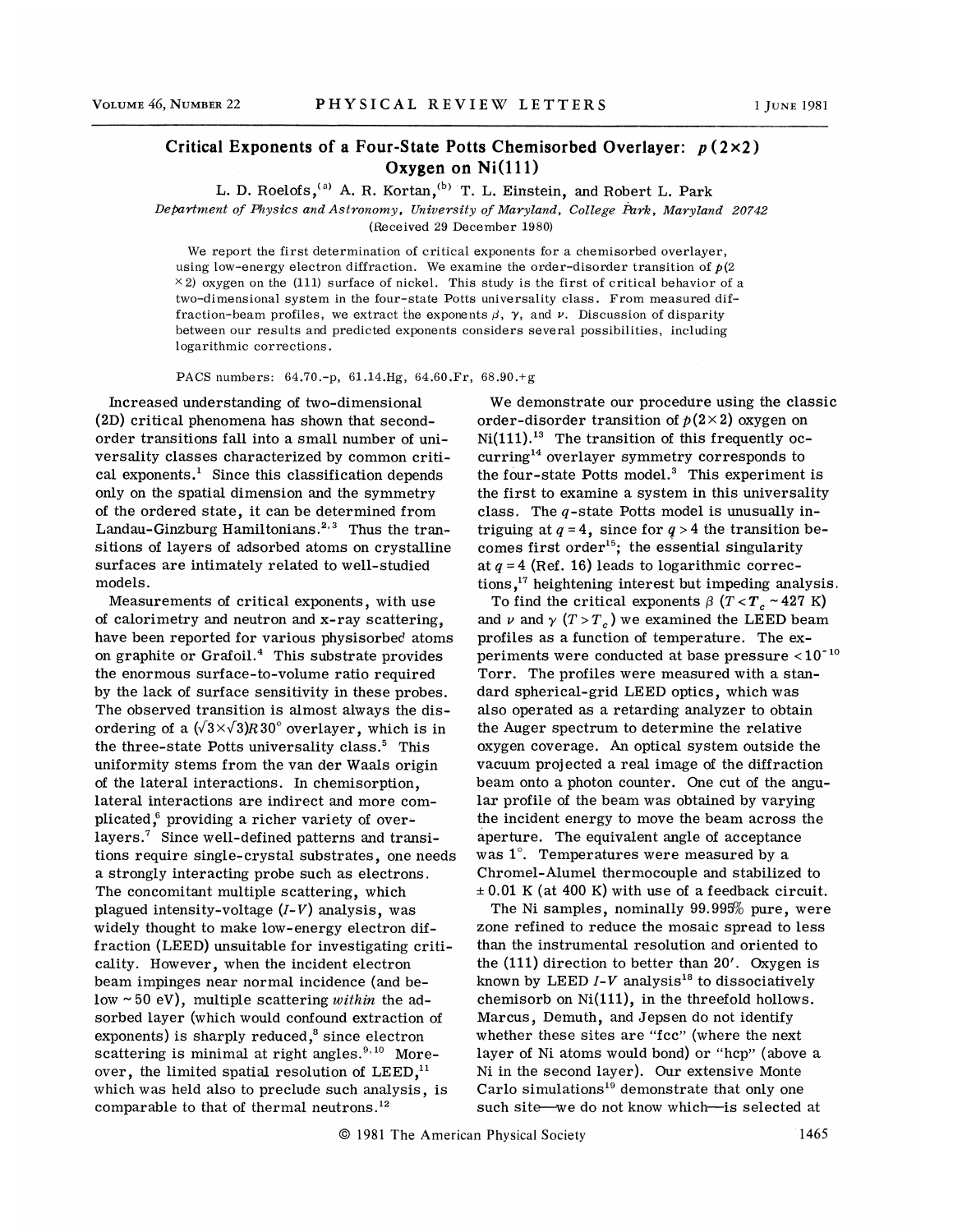fractional coverages  $\theta < 0.27$ , while for  $\theta > 0.27$ both types of site apparently can be occupied simultaneously. Since our measurements were made at  $\theta = \frac{1}{4}$ , the array of binding sites has triangular, not honeycomb, symmetry. The transition is reversible, and the oxygen does not de-<br>sorb from the surface.<sup>20</sup> While above about 50 sorb from the surface. While above about 500 K the oxygen does dissolve into the bulk of the crystal, below this point no  $T$  dependence in work function or Auger intensity is observed. Thus the oxygen remains on the surface and in the same type of binding site throughout the transition, realizing a 2D lattice gas.

Sixty LEED profiles were recorded between 323 and 450 K. The Debye-Waller factor was determined from the low- $T$  dependence of the intensity at the beam center; its effects were removed by simple division of each profile by the appropriate (energy-dependent)<sup>10</sup> factor. We also subtracted the uniform background from thermal diffuse scattering.

The lowest- $T$  profile,  $\sim\!100$  K below  $T_c$  , served as the instrument response function (IRF). Two methods were used to deconvolute it from higher<br>T beam profiles.<sup>19</sup> In the Fourier-transform  $T$  beam profiles.<sup>19</sup> In the Fourier-transfor method (FTM) we divided the transformed profile by the transformed IRF. (All transforms are 2D.) Alternatively, the measured beam was leastsquares  $fit^{21}$  to the convolution of the measured IRF and an assumed parametrized functional form IRF and an assumed parametrized functional form<br>for the scattered intensity.<sup>22</sup> Below  $T_c$ , the ideal scattered intensity near the  $\frac{1}{2}$ -order positions combines a  $\delta$  function due to long-range order and a short-range (critical scattering) contribuand a short-range (critical scattering) contrition,<sup>23</sup> which is Lorentzian in  $(k-k_0)$  as the reduced temperature  $t \equiv (T-T_c)/T_c$  approaches 0;  $k_0$  is the center of the adlayer-induced spot. The  $\delta$ -function contribution vanishes for  $t \ge 0$ . In the FTM the two contributions can be separated in Fourier ("direct") space since the long-range part gives a constant, identifiable at the profile wings. In the fit method the scattering intensity is parametrized

$$
I(\vec{k}) = T(\vec{k}) \cdot \left\{ A^2 \delta(\vec{k} - \vec{k}_0) + \left[ B^2 / (\vec{k} - \vec{k}_0)^2 + w^2 \right] \right\}, (1)
$$

where  $T(\vec{k})$  is the IRF and  $\cdot$  denotes 2D convolution. For each profile  $A$  ,  $B$  and  $w$  are determine as functions of temperature. Then letting  $G(T)$  $=\mathbf{A}^2(T)$ ,  $\mathbf{B}^{-2}(T)$ , or  $w(T)$ , we determined the exponents  $\lambda = 2\beta$  (for  $t < 0$ ),  $\gamma$ , or  $\nu$ , respectively, by three-parameter nonlinear least-squares fitting<sup>21</sup> to the functional form

$$
G(T) = C_{\lambda} |T - T_c|^{\lambda}.
$$
 (2)

Alternatively,  $T_c$  could be set and only  $C_{\lambda}$  and  $\lambda$ fit. The choice of the data range in the fit is important and difficult. The forms (2) hold only asymptotically  $( |t| \rightarrow 0)$ , but rounding from finitesize effects and incomplete deconvolution requires  $|t| \ge 0.015$ . To obtain good statistics for the fits we used  $0.015 \leq |t| \leq 0.06$ . This data range gives a systematic error  $\langle 5\% \rangle$  in a determirange gives a systematic error < $5\%$  in a deter:<br>nation of  $\nu$  from the Ising transition.<sup>19</sup> The fits for  $\nu$  and  $\gamma$  (cf. Fig. 1) gave  $T_c$ 's of 153.7 and 153.9'C, respectively.

This agreement supports our choice of data range. Less data were available below  $T_c$ . The analysis for  $\beta$  gave a  $T_c$  2 K greater than the other two values. When we reanalyzed using  $T_c$ pinned at 154 °C,  $\beta$  changed from 0.16 to 0.14, which we believe is more reliable. Thus the largest source of error in  $\beta$  is determination of  $T<sub>c</sub>$ . The result is consistent with analysis for  $\beta$ with use of the FTM. In neither method could we determine  $\gamma'$  and  $\nu'$  (for  $t < 0$ ) confidently, as the profiles were rather noisy after subtraction of the long-range contribution. For  $T > T_c$ , the fit method was far superior because of persister<br>truncation oscillations in the  $\text{FTM.}^{19}$ truncation oscillations in the FTM.

Table I lists our results. The quoted errors combine the statistical errors suggested by the  $\chi^2$  of the fits and the sensitivity to  $T_c$ . They do not include any adjustment for systematic errors due to our choice of data range. $24$  The disagreement between our exponents and accepted values<sup>25</sup> for the four-state Potts model are greater than



FIG. 1. Nonlinear three-parameter least-squares fit (solid line) with use of Eq. {3) of the measured inverse critical intensity (circles) vs  $T$ . The resulting exponent  $\gamma$  is the most discordant with the four-state Potts and "effective Potts" values. The inset illustrates the ordered phase. Circles are adsorption sites; crosses are oxygen adatoms.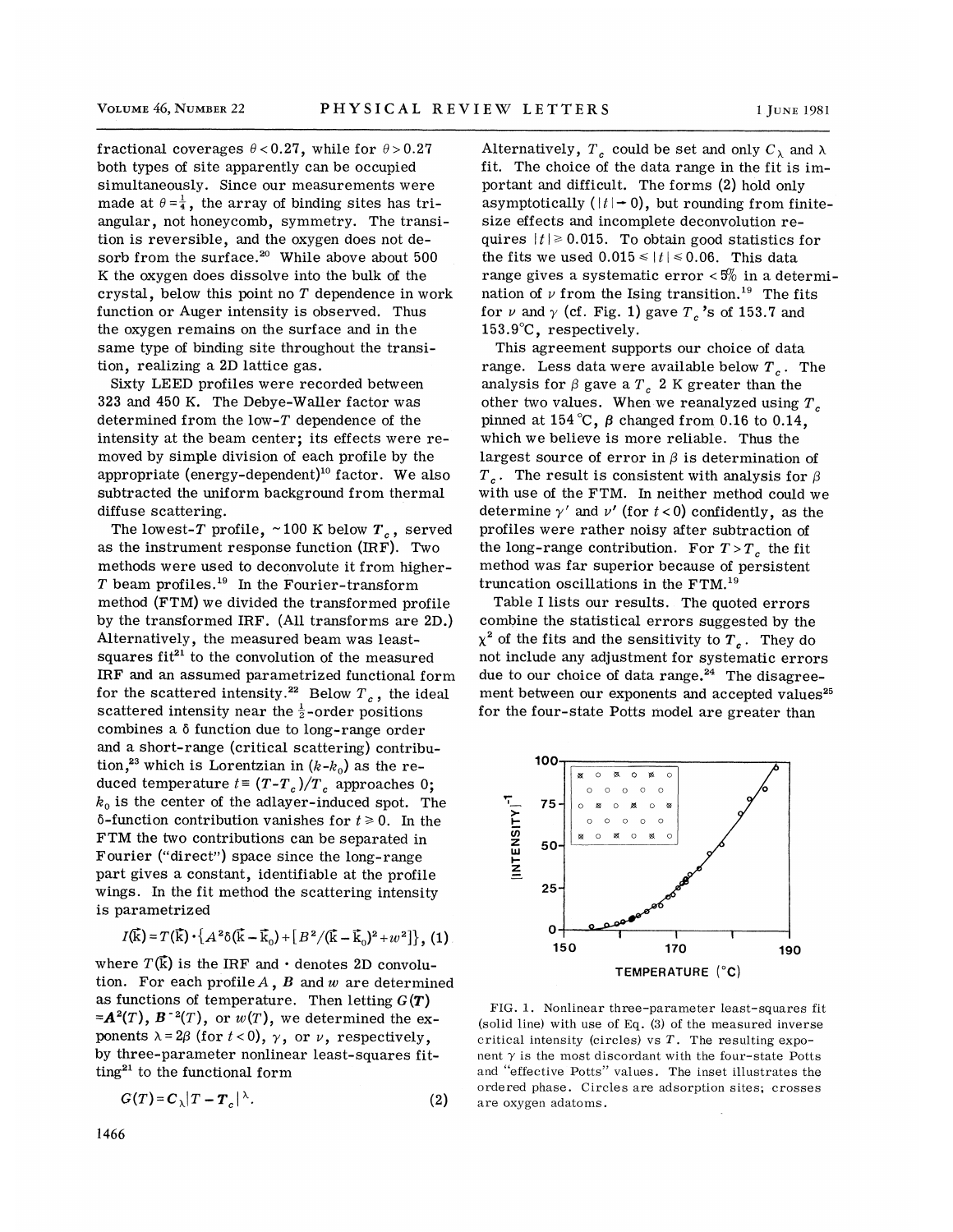TABLE I. Experimental critical exponents, tneir values in the Ising and four-state Potts universality classes, and effective Potts exponents due to logarithmic corrections.

| Measurable     | Expt.           | Ising | Pure Potts | <b>Effective Potts</b> |
|----------------|-----------------|-------|------------|------------------------|
| Magnetization  | $0.14 \pm 0.02$ | 1/8   | 1/12       | 0.122                  |
| Susceptibility | $1.9 \pm 0.2$   | 7/4   | 7/6        | 1.37                   |
| Correl. length | $0.94 \pm 0.10$ |       | 2/3        | 0.80                   |

the error bars of the measurement. We offer three possible explanations:

(1) The crossover to four-state Potts exponents as  $|t|$   $\rightarrow$  0 is not well understood and is not treatable within the existing Landau-Ginzburg scheme. Perhaps the Potts values become apparent only for  $|t| \leq 0.015$ . We are considering this question by Monte Carlo simulation.

(2}When any corrections to scaling are present, analysis with use of Eq. (2) leads to effective exponents implicitly dependent on the data range. $^{\text{26}}$ For the four-state Potts model, there are loga-For the four-state Potts model, there are<br>rithmic corrections,<sup>17</sup> which are themselve singular as  $t \rightarrow 0$ :

$$
A + M \sim (-t)^{1/12} [1 - u_{\beta} \ln(-t)]^{-1/8},
$$
  
\n
$$
w^{-1} + \xi \sim (t)^{-2/3} [1 - u_{\gamma} \ln(t)]^{1/2},
$$
  
\n
$$
B^{2} + \chi \sim (t)^{-7/6} [1 - u_{\gamma} \ln(t)]^{3/4},
$$
\n(3)

and the amplitudes  $u_{\,\beta},\,u_{\,\nu}\,,\,$  and  $u_{\,\gamma}\,$  are nonuniver sal. We did not include these corrections in the exponent analysis since another parameter would seriously reduce the significance of the fit. If the amplitudes are not zero, each correction has an obvious asymptotic form, e.g.,  $M \sim (-t)^{1/12}$  $\times[-\ln(-t)]^{-1/8}$ . The listed "effective Potts" exponents were determined by adjusting the exponent of the simple uncorrected form [here  $(-t)^{\beta}$ ] to least-squares fit the asymptotic form over the to least-squares fit the asymptotic form over<br>t range used in the data analysis.<sup>27</sup> This procedure gives the most extreme effect of logarithmic corrections; thus, the entries in columns 3 and 4 of the table should bracket the experimental exponents of column 1. Although they do not, the effective exponents are closer to the experimental ones than are the "pure" exponents.

(3) The apparent agreement between our measured values and the Ising critical exponents is  $tantalizing.$  Kleban<sup>28</sup> showed that steps on the Ni surface, along a principal direction, lift the degeneracy of the sublattices in which the ordered state can form. Such a mechanism can lower the symmetry of this overlayer to  $P2mm$ . The  $p(2)$ 

 $\times$ 2) overlayer becomes a (2 $\times$ 1) structure in the  $\times$ 2) overlayer becomes a (2 $\times$ 1) structure in th<br>new symmetry,<sup>29</sup> which lies in the Ising univer sality class.<sup>2</sup> The crossover behavior is difficult to characterize theoretically.

Random surface defects (impurities or steps) produce somewhat different effects. Consequent random interactions in the lattice gas Hamiltonian "round" the transition for positive specific-heat "round" the transition for positive specific-heat<br>exponent  $\alpha$ ,<sup>30</sup> Random "fields" are more potent<sup>31</sup> Local "moments" produce independent behavior in surrounding regions, with concomitant finitein surrounding regions, with concomitant finite<br>size effects.<sup>32</sup> The regions' inverse size deter mines the degree of rounding. Both effects can cause observed exponents to deviate nonuniversally from pure values. Experiments with controlled randomness might elucidate this behavior.

We thank N. C. Bartelt, A. N. Berker, M. G. Lagally, J. F. Nicoll, M. Schick, and J.J. Walker for helpful discussions, comments, and suggestions. We are particularly grateful to J. Bhattacharjee and D. J. Scalapino for contributing the unpublished result for  $\chi$  in Eq. (3).

This work was supported in part by the U. S. Department of Energy under Grant No. DE-AS05- 79ER-10427, and in part by the National Science Foundation under Grant No. DMR-79-00323. Computer facilities and time were in part provided by the University of Maryland Computer Science Center.

<sup>(</sup>a)Present address: Physics Department, Brown University, Providence, R.I. 02912.

<sup>(</sup>b)Present address: Physics Department, Massachusetts Institute of Technology, Cambridge, Mass. 02139.

In the exceptional case of "nonuniversal" transitions the lines of varying critical exponents can be mapped onto one another. A. M. M. Pruisken and L. P. Kadanoff, Phys. Rev. B 22, 5154 (1980).

 $E^2$ E. Domany, M. Schick, J. S. Walker, and R. B. Griffiths, Phys. Rev. B 18, 2209 (1978).

 ${}^{3}E$ . Domany, M. Schick, and J. S. Walker, Phys. Rev. Lett. 38, 1148 (1977); E. Domany and M. Schick, Phys. Rev. B 20, 3828 (1979).